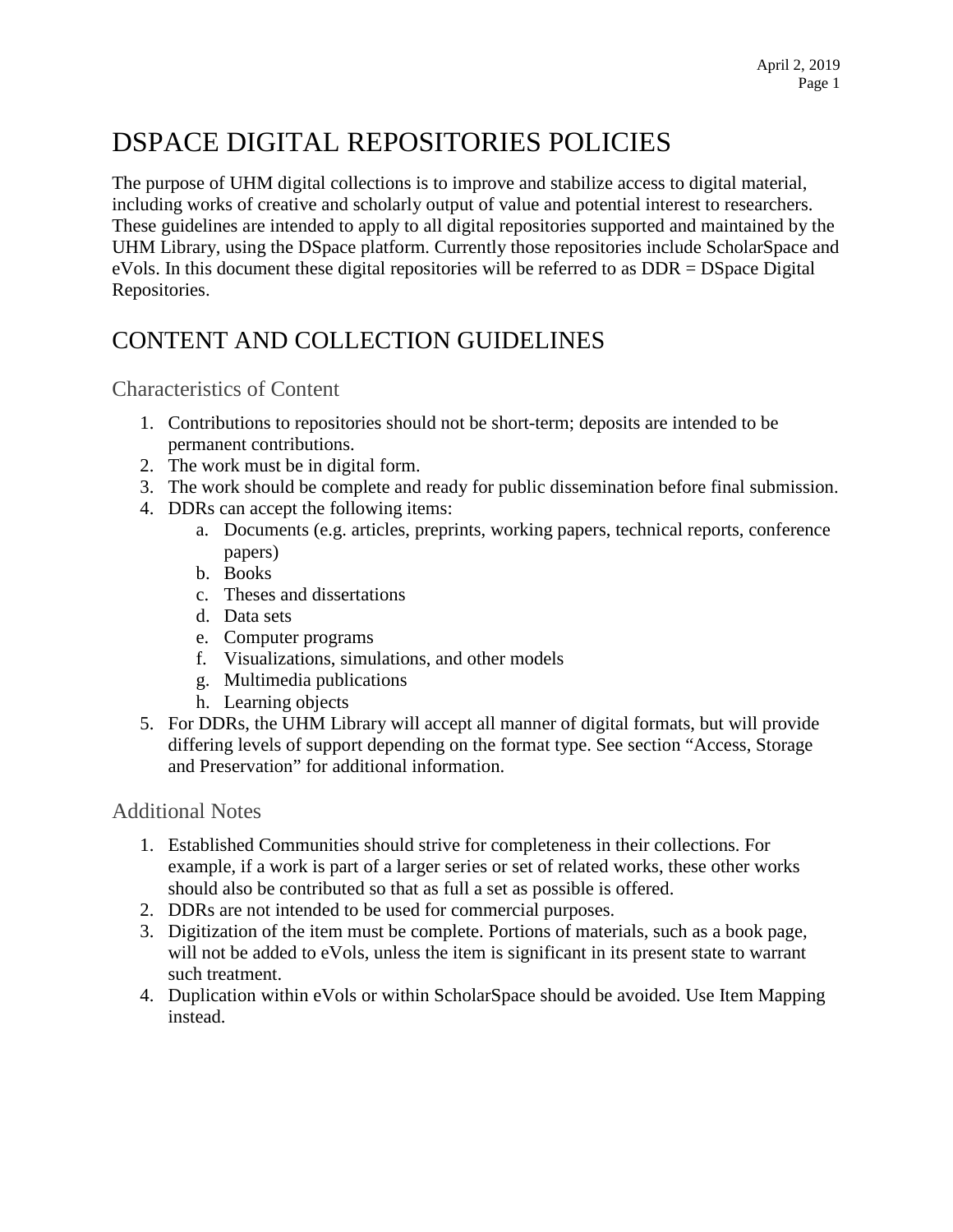# ESTABLISHING A COMMUNITY

#### Defining Communities and Collections

DSpace, the software underlying ScholarSpace and eVols, uses the following groupings to hierarchically organize content:

- **Communities** are top-level organizational units. In this document we also use the term Community to refer to the entity or person who is managing a Community.
- **Sub-Communities** are optional organizational units that can be established under Communities. Sub-Communities can themselves contain Sub-Communities.
- **Collections** are the organizational units where items/files ("Submissions") are stored. Collections reside within Communities or Sub-Communities. Submissions must be placed within Collections, and cannot be placed directly into a Community or Sub-Community.

#### Community Start Up Procedures

- 1. Initial contact between the DDR staff and the prospective Community, and including the librarian liaison if applicable.
- 2. The DDR administrator demonstrates ScholarSpace and/or eVols to the prospective Community and provides information about the repository, policy documents, sample submission agreements, and workflow options.
- 3. Community chooses a coordinator to act as a liaison to DDR staff.
- 4. The community, in partnership with the DDR administrator, develops Community policy regarding submissions, access, content withdrawal, workflow, membership, and preservation strategies. A list of those members authorized to perform workflow steps should also be provided to the DDR administrator at this time.
- 5. DDR staff creates the Community, initial Collections and the corresponding interfaces in consultation with the Community coordinator. The DDR administrator then authorizes groups and individuals as outlined by the Community, and posts the final version of the Community policies, as well as written agreements between the Community and DDR on the Community webpage for future reference.

#### Community Responsibilities

The responsibilities taken on by a Community are to

- 1. Arrange for submission and description of content.
- 2. Decide policy regarding content to be submitted (within the appropriate DDR guidelines).
- 3. Make decisions about community and collection definitions and community membership.
- 4. Notify the DDR contact of organizational changes affecting submissions.
- 5. Understand and observe Institute policies relevant to the DDR, and educate community submitters regarding these policies.
- 6. Clear copyright for items submitted when copyright owner is other than author(s) or the UH.
- 7. Decide upon a submission workflow for each collection.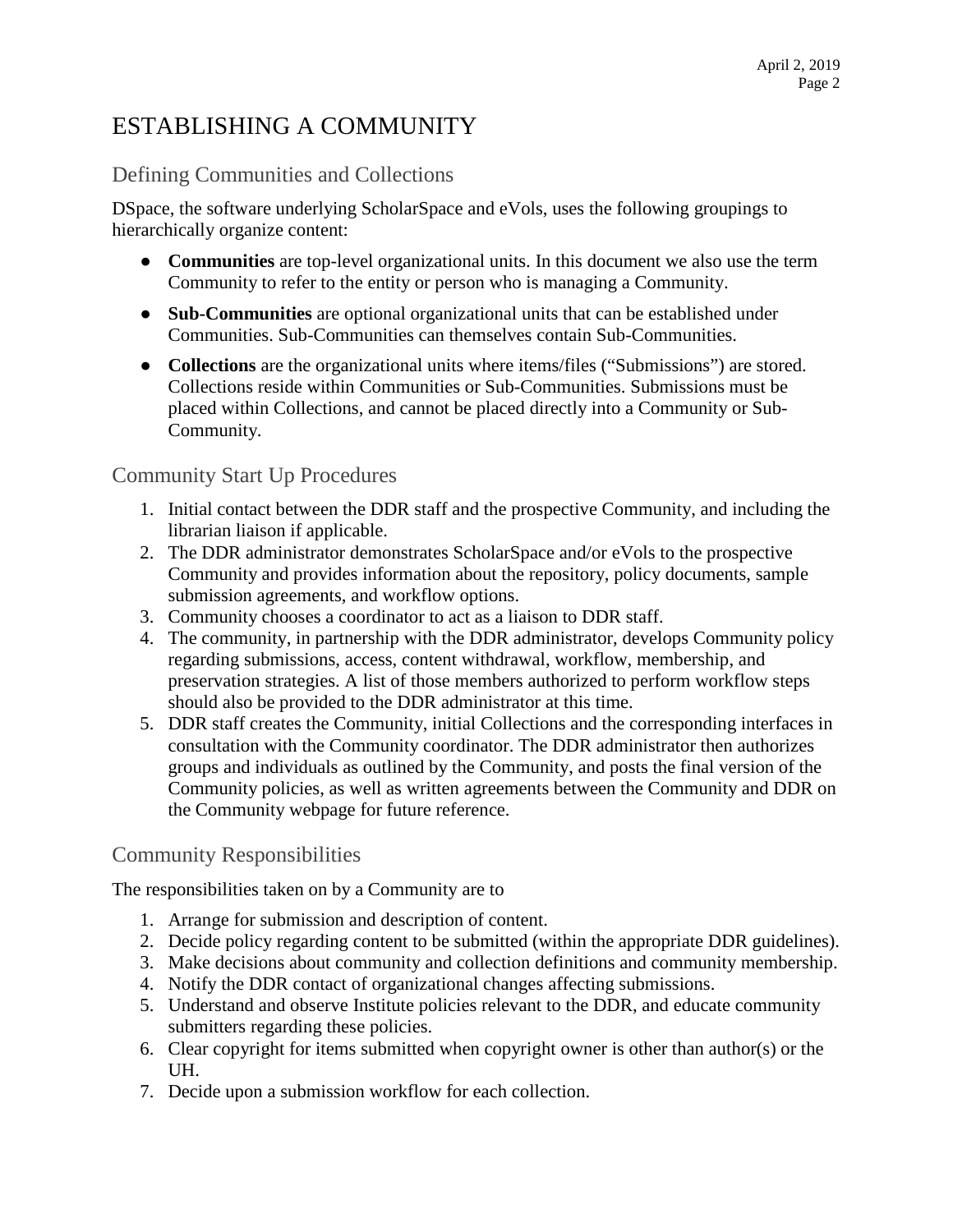#### Community Rights

- 1. Decide who may submit content within the Community.
- 2. Limit access to content at the item level either to the UH only or to specific individuals or groups.
- 3. Receive a copy of submitted content upon request.
- 4. Remove items and collections (as outlined in "Withdrawal Policy").
- 5. Approve addition of or elimination of Sub-communities.
- 6. Customize interfaces to Community content.

#### DDR Responsibilities

At the UHM, the responsibilities taken on by DDR are to

- 1. retain and maintain submitted content.
- 2. distribute content according to Community decisions.
- 3. preserve content using accepted preservation techniques.
- 4. notify communities of significant changes to content, e.g. format migration.
- 5. if UH Manoa Libraries cease to support DDR, return collections to existing communities.

#### DDR Rights

DDR at the UHM Library retain the right to

- 1. redistribute, sell or amend metadata for items in DDRs.
- 2. de-accession items or Collections under certain circumstances as outlined in "Withdrawal Policy."
- 3. refuse items or Collections not within the scope of the repository as defined by the Content Guidelines.
- 4. renegotiate terms of original agreement with Communities.
- 5. perform appraisal for long-term archiving when Communities cease to exist or within thirty years of the creation of a Collection.
- 6. move Collections to reflect current agreement between ScholarSpace or eVols and their Communities.
- 7. migrate items for presentation purposes or at the library's discretion.
- 8. set quotas (size of files, number of items) to determine what constitutes free service and after which point to charge a fee.
- 9. charge a fee for activities requiring extensive centralized support from the DDR (for example, for a large amount of de-accessioning)

### SUBMISSION PROCESS

Each collection can have its own submission process. The community or collection liaison works with the ScholarSpace or eVols project to decide on the workflows they wish to use. DDR Communities will be asked to sign a Memorandum of Understanding with the UHM Library.

Authorization of Contributors

1. Communities determine contributors for each Collection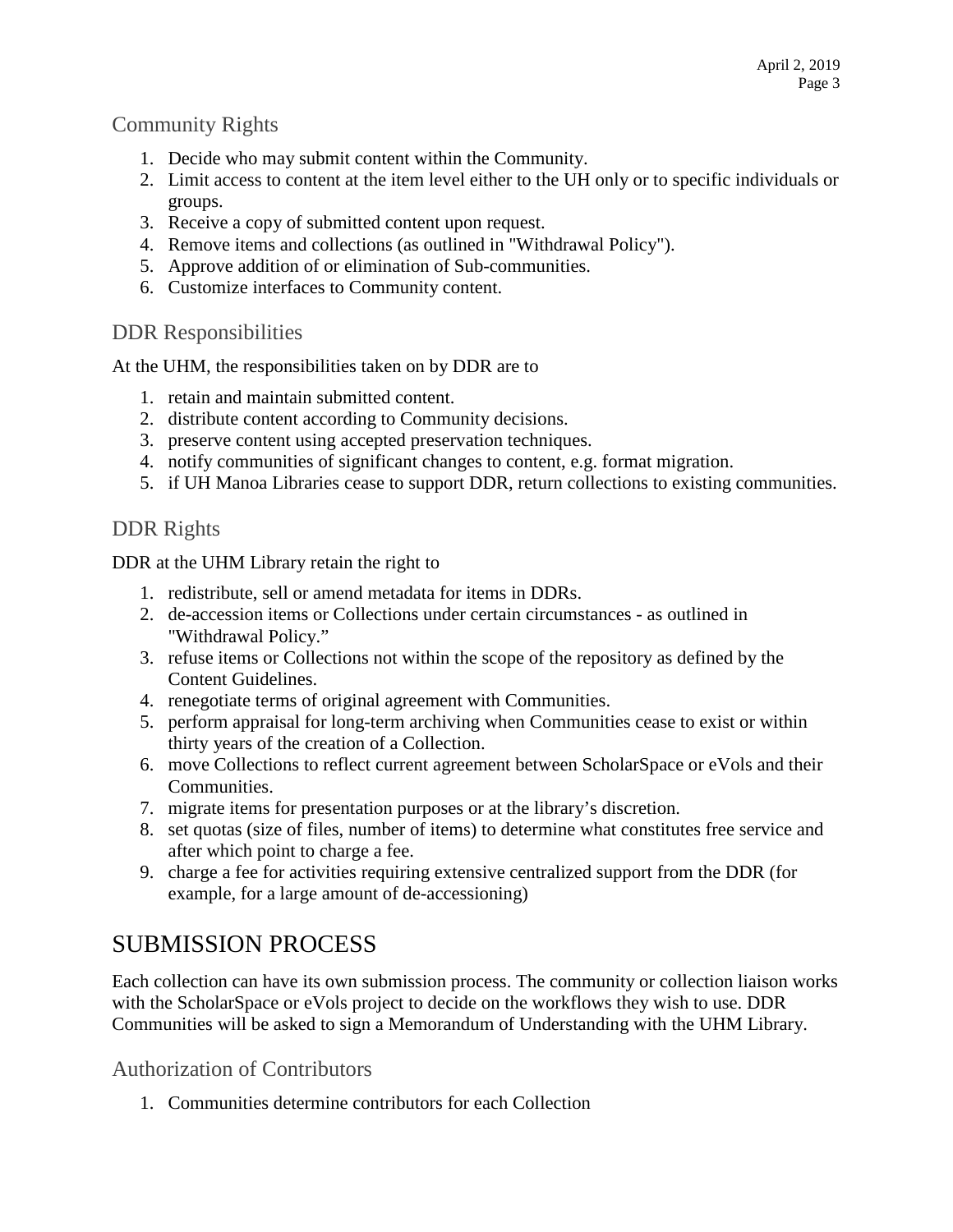2. Authorization set out in Community policies

Submission Steps for Authorized Contributors

- 1. Register with ScholarSpace or eVols and edit his/her user profile
- 2. Post a submission to a specified Collection
- 3. Enter metadata for a submission, using standard forms with Community-specific default values
- 4. Include additional metadata with a submission
- 5. Bundle multiple files of various formats in a single submission
- 6. Allow the system to identify formats of submitted files, with user override
- 7. Grant a non-exclusive license to the UHM Library to distribute a submission in accordance with the specified distribution policy and translate it for the purposes of preservation (See note 1: Are the submitters granting permission to ScholarSpace or eVols, the UHM Library, or UHM?)
- 8. Receive updates if an item is rejected or at the end if the item gets final approval.
- 9. View past and pending submissions in a personalized area called My ScholarSpace or My eVols.

# COPYRIGHT AND LICENSES – INTELLECTUAL PROPERTY RIGHTS (IPR)

Content Submitters Copyright

- 1. Although the author/copyright owner retains copyright for all works submitted, he/she should be willing and able to grant UHM Library the right to preserve and distribute the work via the digital repository.
- 2. Authors retain the copyright for all content posted in the repository. The author agreement specifies a nonexclusive right to use. This means the author is free to reuse the content elsewhere.

The UHM Library use the following license agreement in the DDR

#### **Non-Exclusive Distribution License**

In order for UHM Library to reproduce, translate and distribute your submission worldwide your agreement to the following terms is necessary. Please take a moment to read the terms of this license, fill in the information requested (and sign and submit this license to the DDR at  $\qquad \qquad$ .)

By signing and submitting this license, you (the author(s) or copyright owner) grants to the University of Hawaii at Manoa (UHM) the non-exclusive right to reproduce, translate (as defined below), and/or distribute your submission (including the abstract) worldwide in print and electronic format and in any medium, including but not limited to audio or video.

You agree that UHM may, without changing the content, translate the submission to any medium or format for the purpose of preservation.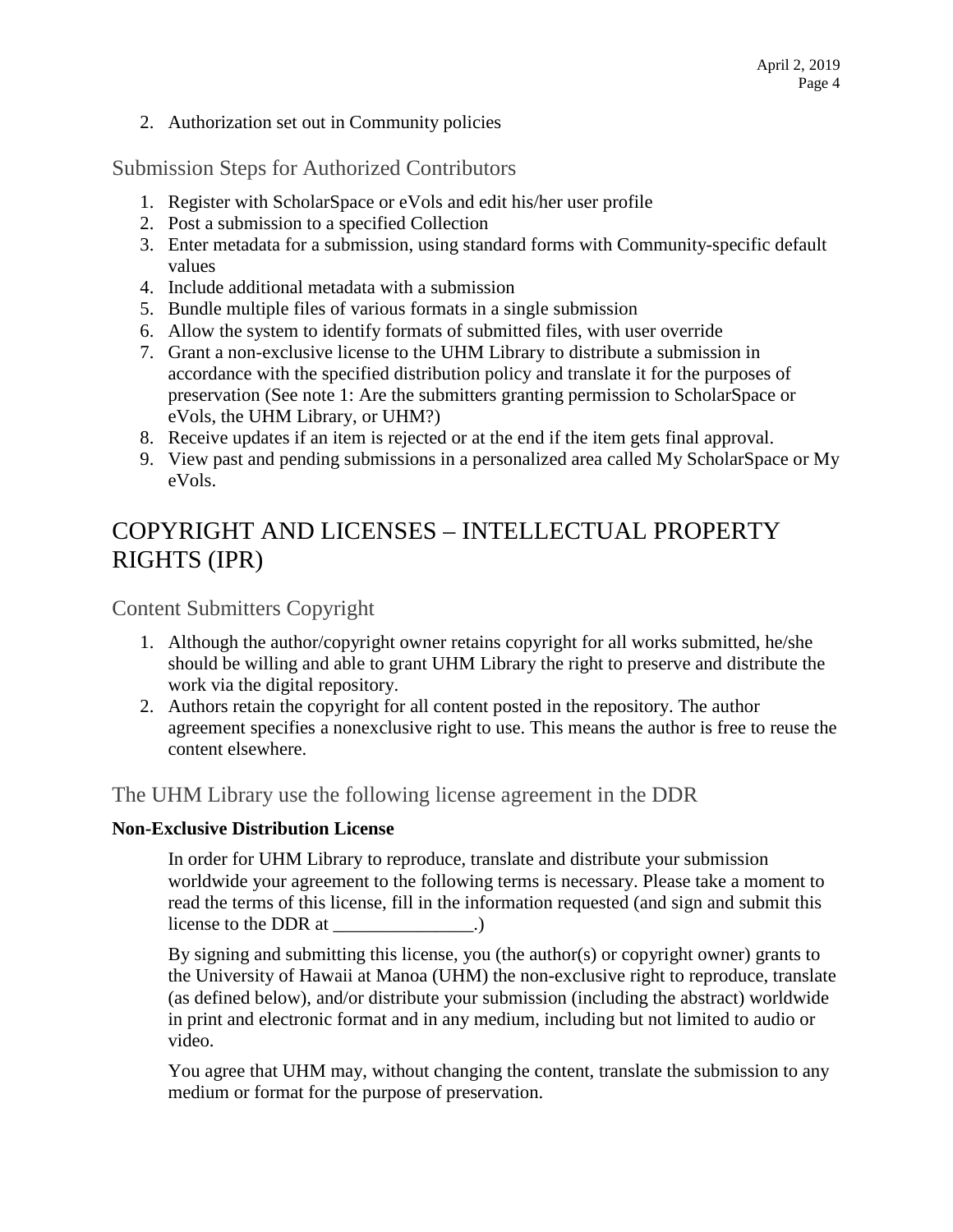You also agree that UHM may keep more than one copy of this submission for purposes of security, back-up and preservation.

You represent that the submission is your original work, and that you have the right to grant the rights contained in this license. You also represent that your submission does not, to the best of your knowledge, infringe upon anyone's copyright.

If the submission contains material for which you do not hold copyright, you represent that you have obtained the unrestricted permission of the copyright owner to grant UHM the rights required by this license, and that such third-party owned material is clearly identified and acknowledged within the text or content of the submission.

IF THE SUBMISSION IS BASED UPON WORK THAT HAS BEEN SPONSORED OR SUPPORTED BY AN AGENCY OR ORGANIZATION OTHER THAN UHM, YOU REPRESENT THAT YOU HAVE FULFILLED ANY RIGHT OF REVIEW OR OTHER OBLIGATIONS REQUIRED BY SUCH CONTRACT OR AGREEMENT.

UHM will clearly identify your name(s) as the author(s) or owner(s) of the submission, and will not make any alteration, other than as allowed by this license, to your submission.

The collection liaison is responsible for ensuring compliance with publisher copyright issues. However, the DDR project will provide information and resources to help with this assessment.

#### Orphan Works

Orphan works, described in the 2006 Copyright Office report on Orphan Works as "a term used to describe the situation where the owner of a copyrighted work cannot be identified and located by someone who wishes to make use of the work in a manner that requires permission of the copyright owner," may be added to ScholarSpace or eVols under the following conditions:

- 1. A good faith effort has been made to find and ask the copyright holder for permission to post [need to have some standardized definition of what a good faith effort is for UHM]
- 2. The orphan work will be removed from ScholarSpace or eVols if and when the copyright holder comes forward and objects to the work being online.

### METADATA

#### Provenance Data

The DDR policy tracks the following provenance data:

- 1. Creation of item, Collection, or Community
- 2. Changes
	- a. Accessibility (see withdrawal policy)
	- b. Format
	- c. Organizational
		- i. Per item
			- ii. Per collection
		- iii. Per community
- 3. Metadata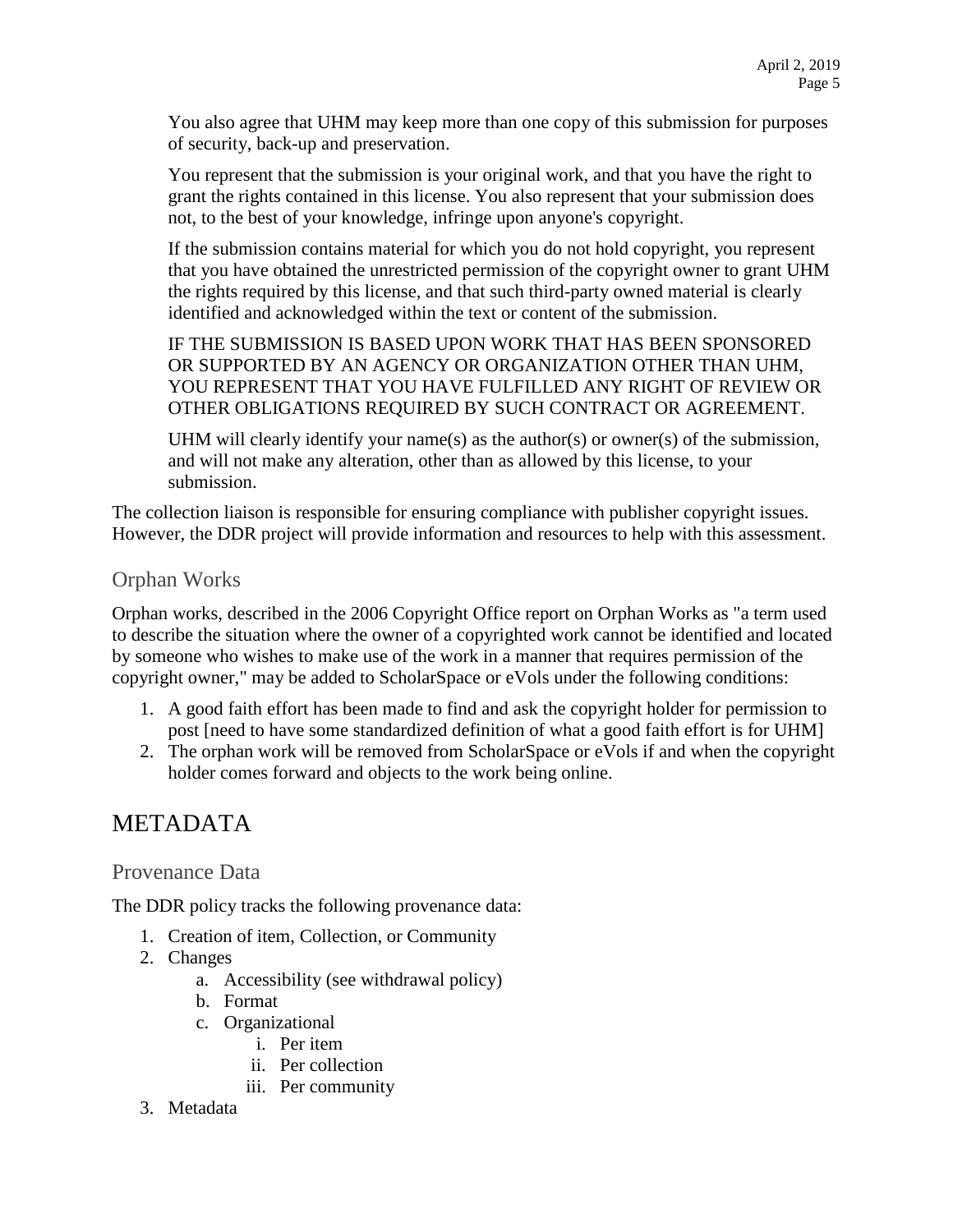4. Withdrawal of item, Collection, or Community

By "support" for a given metadata schema we mean that metadata can be entered into the DDR, stored in the database, indexed appropriately, and made searchable through the public User Interface. At the present time, this applies mainly to descriptive metadata, although as standards emerge it could also include technical, rights, preservation, structural and behavioral metadata.

#### Metadata Elements

The metadata elements in the table below are collected in the UH DDR for the following reasons:

- 1. to aid in the retrieval process
- 2. as a surrogate for the item (for instance, metadata harvesting by another system)
- 3. for use in later products (for instance, a bibliography in a particular discipline)

|                     | Metadata Element Element Description                                                                   | <b>Policy</b>                                               |
|---------------------|--------------------------------------------------------------------------------------------------------|-------------------------------------------------------------|
| Contributor/Creator | An entity primarily responsible<br>for or contributing to the making<br>of the content of the resource | Required if<br>available                                    |
| Coverage            | The extent or scope of the<br>content of the resource                                                  | Not required                                                |
| Date                | A date associated with the<br>lifecycle of the resource                                                | Required                                                    |
| Description         | An account of the content of the<br>resource                                                           | Encouraged                                                  |
| Format              | The physical or digital<br>manifestation of the resource                                               | System supplied                                             |
| Identifier          | An unambiguous reference to<br>the resource within a given<br>context                                  | System supplied                                             |
| Language            | A language of the intellectual<br>content of the resource                                              | * Required (pull-<br>down menu,<br>including "non-<br>text' |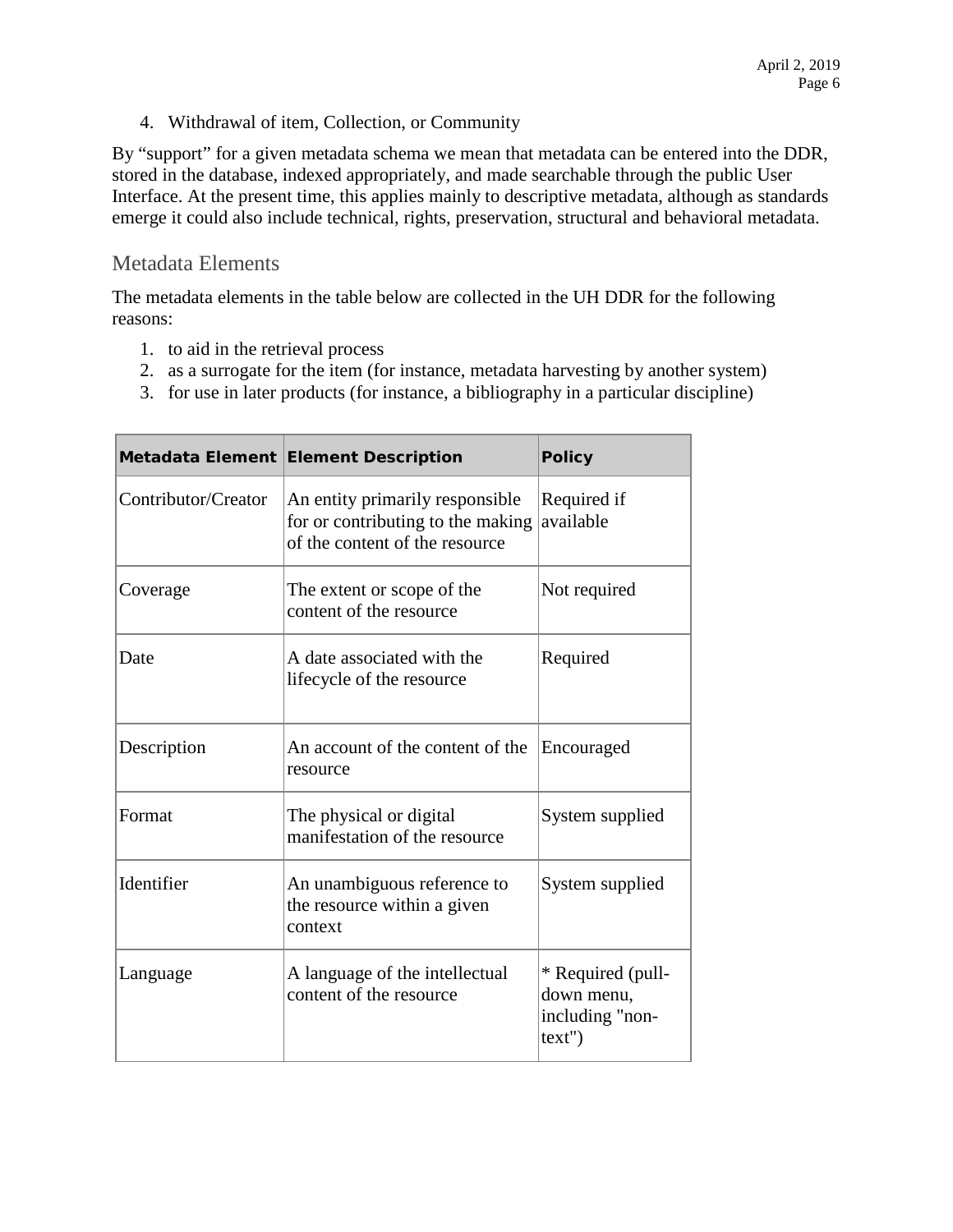| Publisher               | An entity responsible for making Not required<br>the resource available    |                          |
|-------------------------|----------------------------------------------------------------------------|--------------------------|
| Relation                | A reference to a related resource                                          | Required if<br>available |
| Rights                  | Information about rights held in<br>and over the resource                  | Not required             |
| Source                  | A reference to a resource from<br>which the present resource is<br>derived | Not required             |
| Subject and<br>Keywords | The topic of the content of the<br>resource                                | Not required             |
| Title                   | A name given to the resource                                               | * Required               |
| Type                    | The nature or genre of the<br>content of the resource                      | Required                 |

### WORKFLOW

At the UHM Library the DDR staff recognizes that Communities have very different ideas for how material should be submitted to the repository, by whom, and with what restrictions. Who can deposit items? What type of items will they deposit? Who else needs to review, enhance, or approve the submission? To what collections can they deposit material? Who can see the items once deposited? All these issues are addressed by the Community representatives, working together with the Library's DDR user support staff, and are then modeled in a workflow for each collection to enforce their decisions. The system has the notion of "e-people" who have "roles" in the workflow of a particular Community in the context of a given collection. Individuals from the Community are registered with ScholarSpace or eVols, then assigned to appropriate roles. The following are typical Community representatives:

- 1. Submitter
- 2. Reviewer
- 3. Coordinator
- 4. Metadata Editor

These roles in the DDR support the workflow process: submitter, reviewer, coordinator, and metadata editor. An e-mail message is sent to each person at the appropriate step in the workflow, with authorizations set up in advance for each role.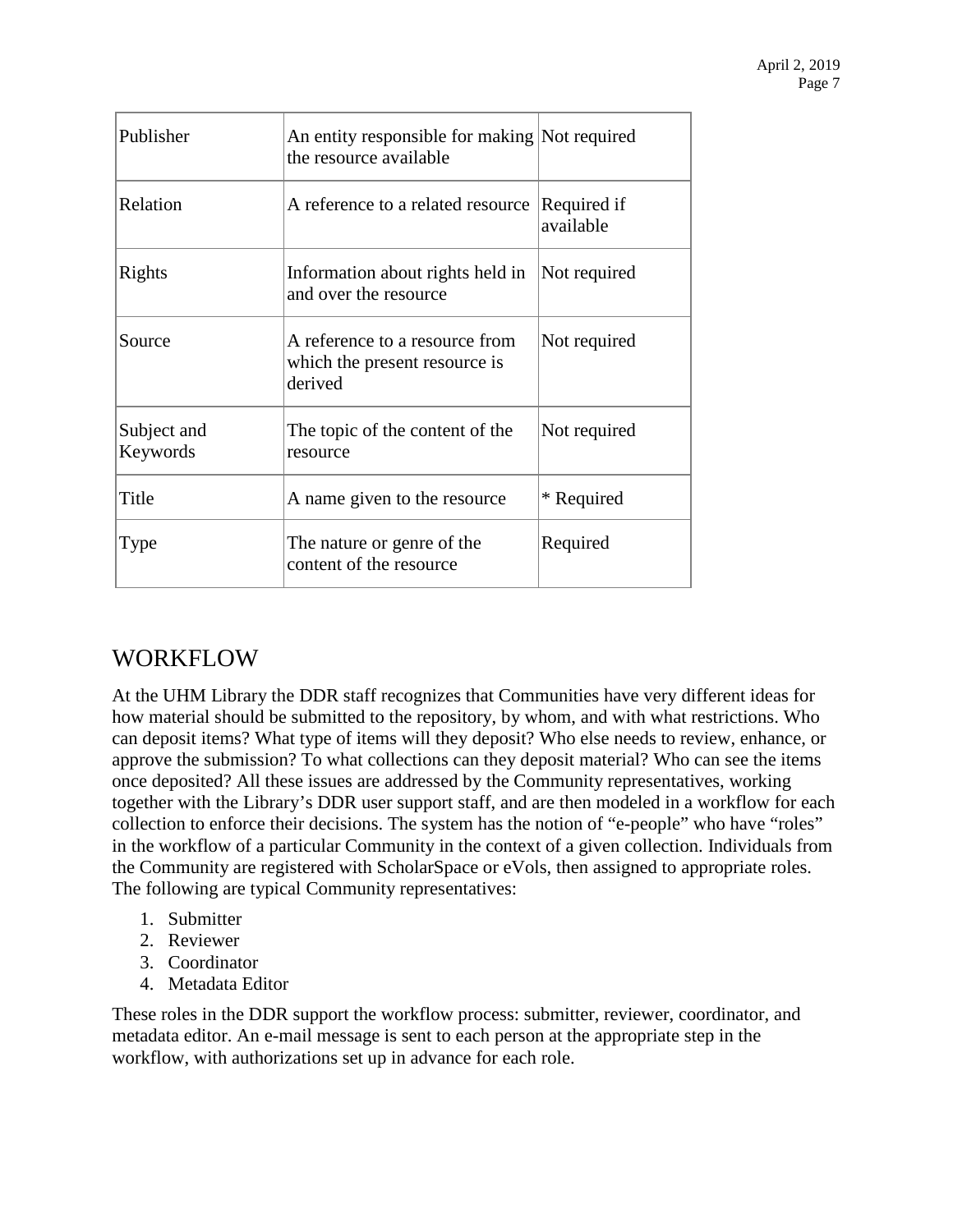| <b>Submitter</b> permissions                 | - Can edit metadata for own submission<br>- Can upload files for own submission<br>- Cannot do anything once item is submitted                                                                                                                                                                     |
|----------------------------------------------|----------------------------------------------------------------------------------------------------------------------------------------------------------------------------------------------------------------------------------------------------------------------------------------------------|
| <b>Reviewer</b> permissions<br>(optional)    | - Can review content of all files submitted to collection<br>- Can accept or reject all submissions to collection<br>- Can send a message explaining decision<br>- Rejection will stop submission<br>- Acceptance will let submission go to next step<br>- (Cannot edit metadata, or change files) |
| <b>Coordinator</b> permissions<br>(optional) | - Can edit metadata of all submissions to collection<br>- Can accept or reject all submissions to collection<br>- Can send a message explaining rejection<br>- Rejection will stop submission<br>- Acceptance will move submission to next step                                                    |
| Metadata editor<br>permissions<br>(optional) | - Can edit metadata of all submissions to collection<br>- Submission automatically becomes part of the DDR after<br>this step<br>- (Any approval would have happened before)                                                                                                                       |

DDR staff, under the advice of the Cataloging Department, will work with Communities to identify unique metadata needs.

### CONTRIBUTORS, USERS AND PRIVACY

Contributor Policies

- 1. Authorization to upload content into the repository, and responsibility for setting deposit polices will reside primarily within the registered Communities.
- 2. The Community retains the right to:
	- a. impose mandatory "embargo" periods that must expire before a digital object can be accessed by users.
	- b. limit access to content at the item level to the UHM Community.
	- c. remove items or Collections from any access under circumstances such as legal order, patenting guidelines, or publisher requirements.
- 3. Users will register with the ScholarSpace or eVols system and will be authenticated by the UHM system. Permissions will be assigned to users by each Collection Administrator.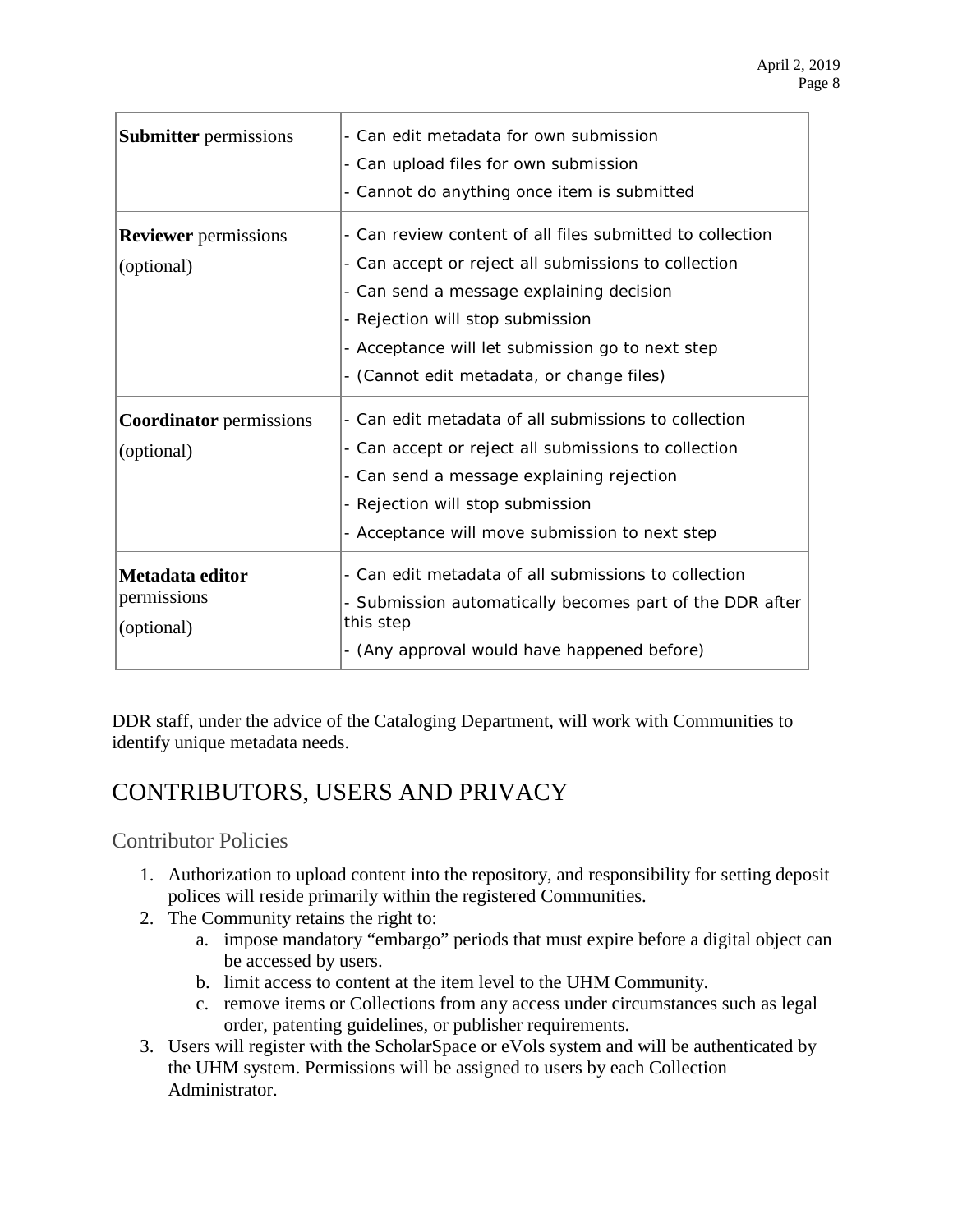4. Some items may require limitations to access. For example some theses be unavailable for a period of years. Other contributors may wish to limit access to their content.

Privacy Policies About Site Users

[need to determine whether there is such thing as an "DDR Privacy Policy" or if this is the policy. If so, should change DDR Privacy Policy to Privacy Policy for DDR.]

The DDR Privacy Policy at the UHM states that the University is committed to preserving privacy. The personal information the UHM receives through the DDR is used solely for purposes of the functioning of the system, and for the specific research purposes described below.

- 1. This system collects personal information from:
	- a. Users involved in the submission of DDR content and metadata
	- b. Users who subscribe to the DDR alerting service
- 2. Personal information collected by the DDR system will not be used for any commercial or philanthropic purpose not directly connected with or approved by the UHM.
- 3. We do not disclose information about your individual visits to our site, or personal information that you provide us, such as your name, address, email address, telephone number, etc. to any outside parties except when we believe, in good faith
	- a. that the law requires it, or
	- b. that disclosure is necessary to protect the rights and property of the DDR users.
- 4. Any DDR records used in a publicly accessible forum, such as demonstrations, presentations, or research papers, will be scrubbed of specific references to real people and personal information.

### ACCESS, STORAGE AND PRESERVATION

#### ADA

Content should adhere to UHM ADA rules, and any applicable exemptions. [need to figure out who is responsible for compliance – the library or the contributor? And then add that responsibility to the rights/responsibilities sections, and possibly workflow section.]

#### Brief Overview of Formats

This next two sections, "Preservation Formats" and "Levels of Preservation," discuss management of different file types, in technical detail. Briefly and in plain language:

With regard to file types, key points can be summarized as follows:

- 1. All file types are accepted and will be maintained through bit-level preservation.
- 2. However, not all file types are displayable within our digital repositories, and not all file types can be supported, i.e. made usable in the future.

See "Preservation Formats" and "Levels of Preservation" for details.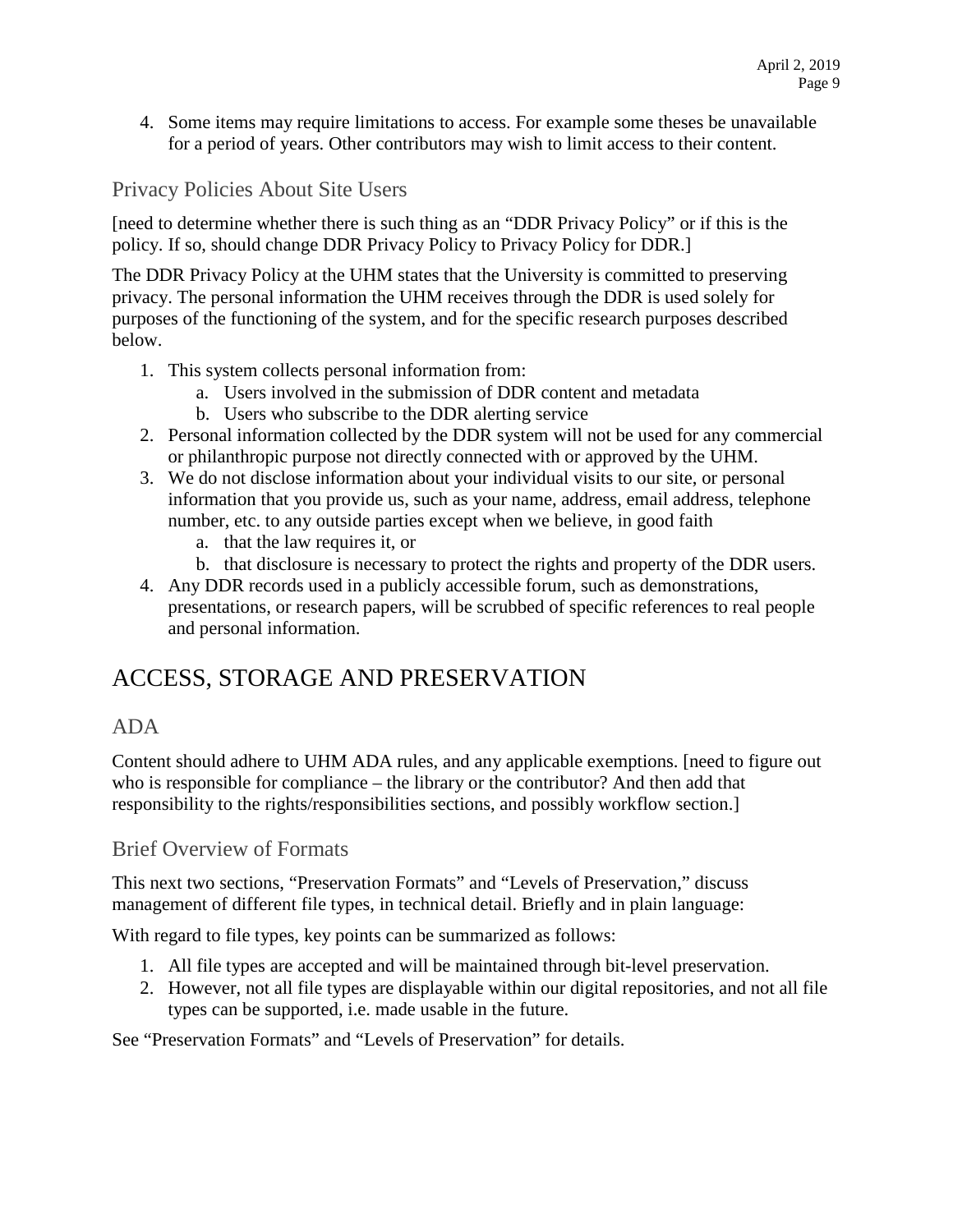#### Preservation Formats

Digital preservation is an evolving practice and standards are not yet in place. However, we commit to tracking the development of standards and issuing advisories to Communities who are submitting to the repository. The UHM Library implementation of the DDR systems attempts to support as many file formats as possible. This system identifies two levels of digital preservation: bit preservation, and functional preservation.

- 1. **Bit preservation** ensures that a file remains exactly the same over time not a single bit is changed - while the physical media evolve around it.
- 2. **Functional preservation** goes further: the file does change over time so that the material continues to be immediately usable in the same way it was originally while the digital formats (and the physical media) evolve over time. Some file formats can be functionally preserved using straightforward format migration (e.g. TIFF images or XML documents). Other formats are proprietary, or for other reasons are much harder to preserve functionally.

#### Levels of Preservation

At UHM Library, for the time being, we acknowledge the fact that the formats in which people create their content are not something we can predict or control. People use the tools that are best for their purposes, and we will get whatever formats those tools produce. Because of this we've defined three levels of preservation for a given format: supported, known, or unsupported.

- 1. **Supported**: We fully support the format and preserve it using either format migration or emulation techniques.
- 2. **Known**: We can recognize the format, but cannot guarantee full support.
- 3. **Unsupported**: We cannot recognize a format; these will be listed as "application/octetstream", aka Unknown.

When a file is uploaded to ScholarSpace or eVols, we assign it one of those three categories. For all three levels we will do bit-level preservation so that "digital archaeologists" of the future will have the raw material to work with if the material proves to be worth that effort.

Put simply, UHM Library' policy for file formats is:

- 1. Everything put into ScholarSpace or eVols will be retrievable.
- 2. We will recognize as many files' formats as possible.
- 3. We will support as many known file formats as possible.

By "support", we mean "make usable in the future, using whatever combination of techniques (such as migration, emulation, etc.) is appropriate given the context of need." We can't predict which services will be necessary down the road, so we'll continually monitor formats and techniques to ensure we can accommodate needs as they arise.

In the meantime, we can choose to "support" a format if we can gather enough documentation to capture how the format works. In particular, we collect file specifications, descriptions, and code samples, and make those available in the Format Reference Collection as listed in the table below. Unfortunately, this means that proprietary formats for which these materials are not publicly available cannot be supported in DDR. We will still preserve these files, and in cases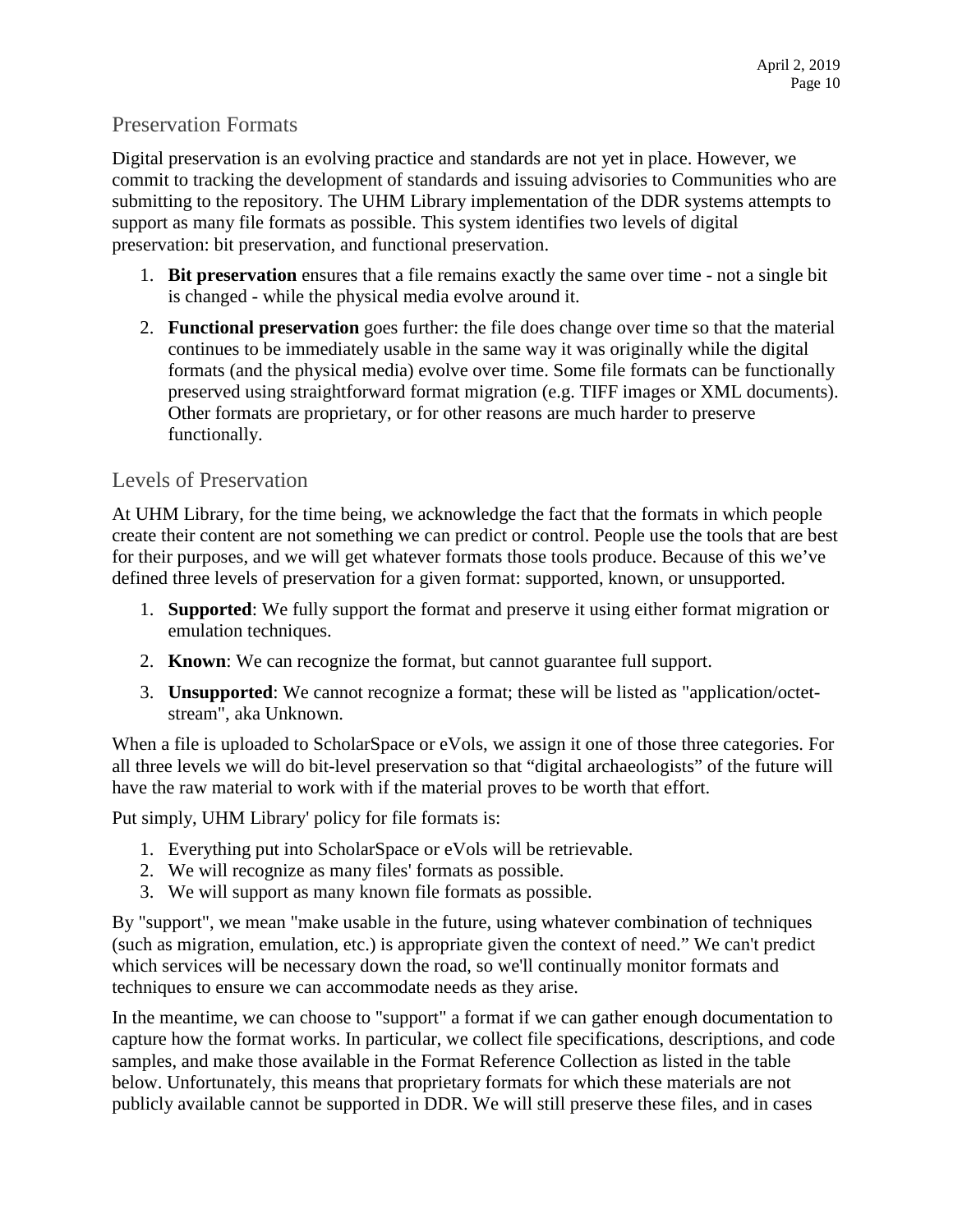where those formats are native to tools supported by UHM Information Systems, we will provide you with guidance on converting your files into formats we do support. It is also likely that for extremely popular but proprietary formats (such as Microsoft .doc, .xls, and .ppt), we will be able to help make files in those formats more useful in the future simply because their prevalence makes it likely tools will be available. Even so, we cannot guarantee this level of service without also having more information about the formats, so we will still list these formats as "known", not "supported."

#### Format Reference Collection for UHM installation of DDR

In the table below, MIME type is the Multipurpose Internet Mail Extensions (MIME) type identifier. Description is what most people use as the name for the format. Extensions are typical file name extensions (the part after the dot, e.g. the extension for "index.html" is "html"). These are not case-sensitive in the DDR, so either "sample.XML" or "sample.xml" will be recognized as XML. Level is the DDR's support level for each format:

- 1. **Supported**: We fully support the format and preserve it using either format migration or emulation techniques.
- 2. **Known**: We can recognize the format, but cannot guarantee full support.
- 3. **Unsupported**: We cannot recognize a format; these will be listed as "application/octetstream", aka Unknown.

| <b>MIME</b> type             | <b>Description</b>      | <b>Extensions</b>        | <b>Level</b> |
|------------------------------|-------------------------|--------------------------|--------------|
| Application/marc             | <b>MARC</b>             | marc, mrc                | supported    |
| Application/mathematica      | Mathematica             | ma                       | known        |
| Application/msword           | Microsoft Word          | doc                      | known        |
| Application/octet-stream     | Unknown                 | (anything not<br>listed) | unsupported  |
| Application/pdf              | Adobe PDF               | pdf                      | supported    |
| Application/postscript       | Postscript              | ps, eps, ai              | supported    |
| Application/sgml             | <b>SGML</b>             | sgm, sgml                | known        |
| Application/vnd.ms-excel     | Microsoft Excel         | xls                      | known        |
| Application/vnd.ms-powerpint | Microsoft<br>Powerpoint | ppt                      | known        |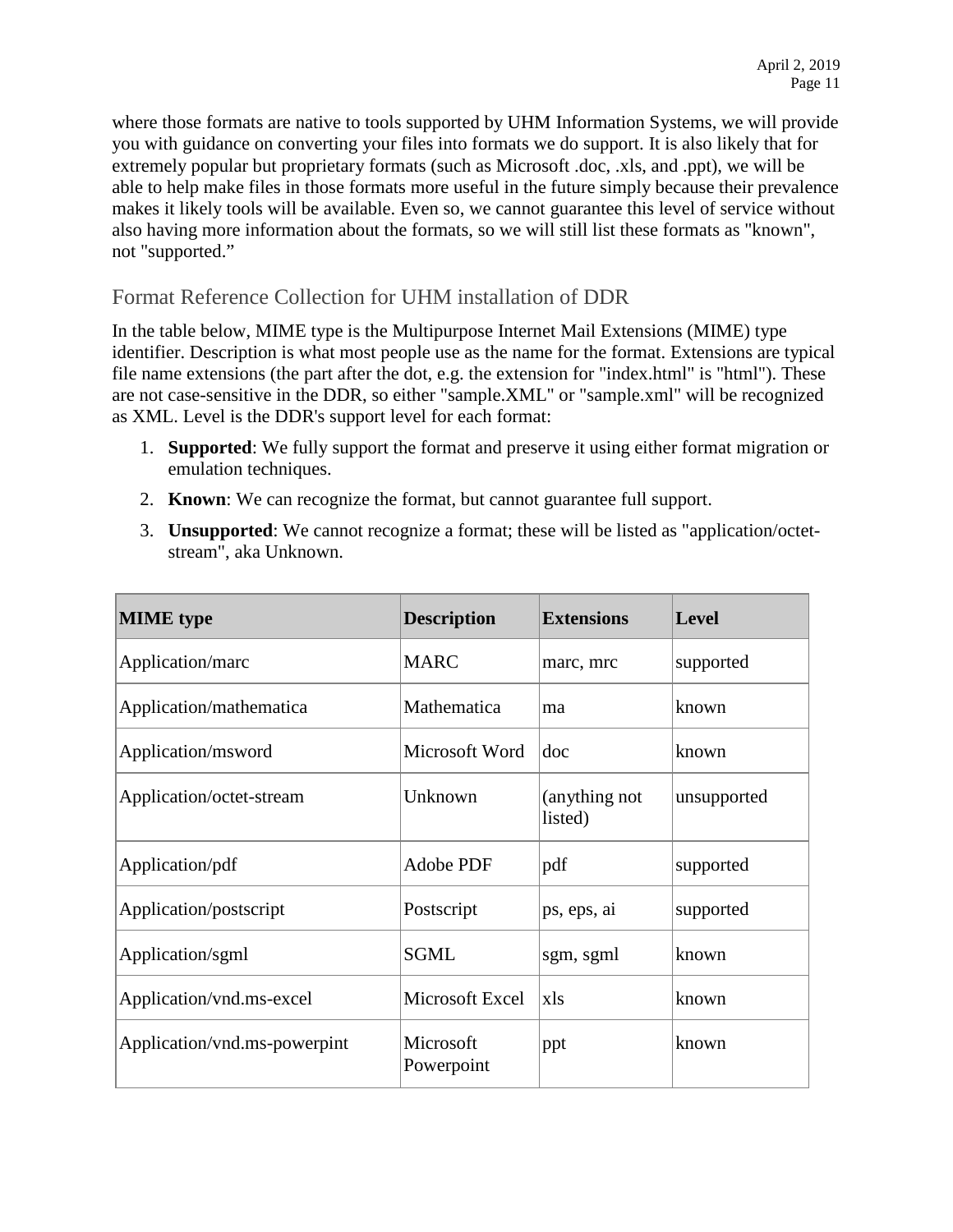| Application/vnd.ms-project | Microsoft Project   mpp, mpx, mpd |                 | known     |
|----------------------------|-----------------------------------|-----------------|-----------|
| Application/vnd.visio      | Microsoft Visio                   | vsd             | known     |
| Application/wordperfect5.1 | WordPerfect                       | wpd             | known     |
| Application/x-dvi          | TeXdvi                            | dvi             | known     |
| Application/x-filemaker    | FMP3                              | fm              | known     |
| Application/x-latex        | LateX                             | latex           | known     |
| Application/x-photoshop    | Photoshop                         | psd, pdd        | known     |
| Application/x-tex          | <b>TeX</b>                        | tex             | known     |
| audio/x-aiff               | <b>AIFF</b>                       | aiff, aif, aifc | supported |
| audio/basic                | audio/basic                       | au, snd         | known     |
| audio/x-mpeg               | <b>MPEG</b> Audio                 | mpa, abs, mpeg  | known     |
| audio/x-pn-realaudio       | RealAudio                         | ra, ram         | known     |
| audio/x-wav                | <b>WAV</b>                        | way             | known     |
| image/gif                  | <b>GIF</b>                        | gif             | supported |
| image/jpeg                 | <b>JPEG</b>                       | jpeg, jpg       | supported |
| image/png                  | <b>PNG</b>                        | png             | supported |
| image/tiff                 | <b>TIFF</b>                       | tiff, tif       | supported |
| image/x-ms-bmp             | <b>BMP</b>                        | bmp             | known     |
| image/x-photo-cd           | Photo CD                          | pcd             | known     |
| text/html                  | <b>HTML</b>                       | html, htm       | supported |
| text/plain                 | Text                              | txt             | supported |
| text/richtext              | <b>Rich Text</b><br>Format        | rtf             | supported |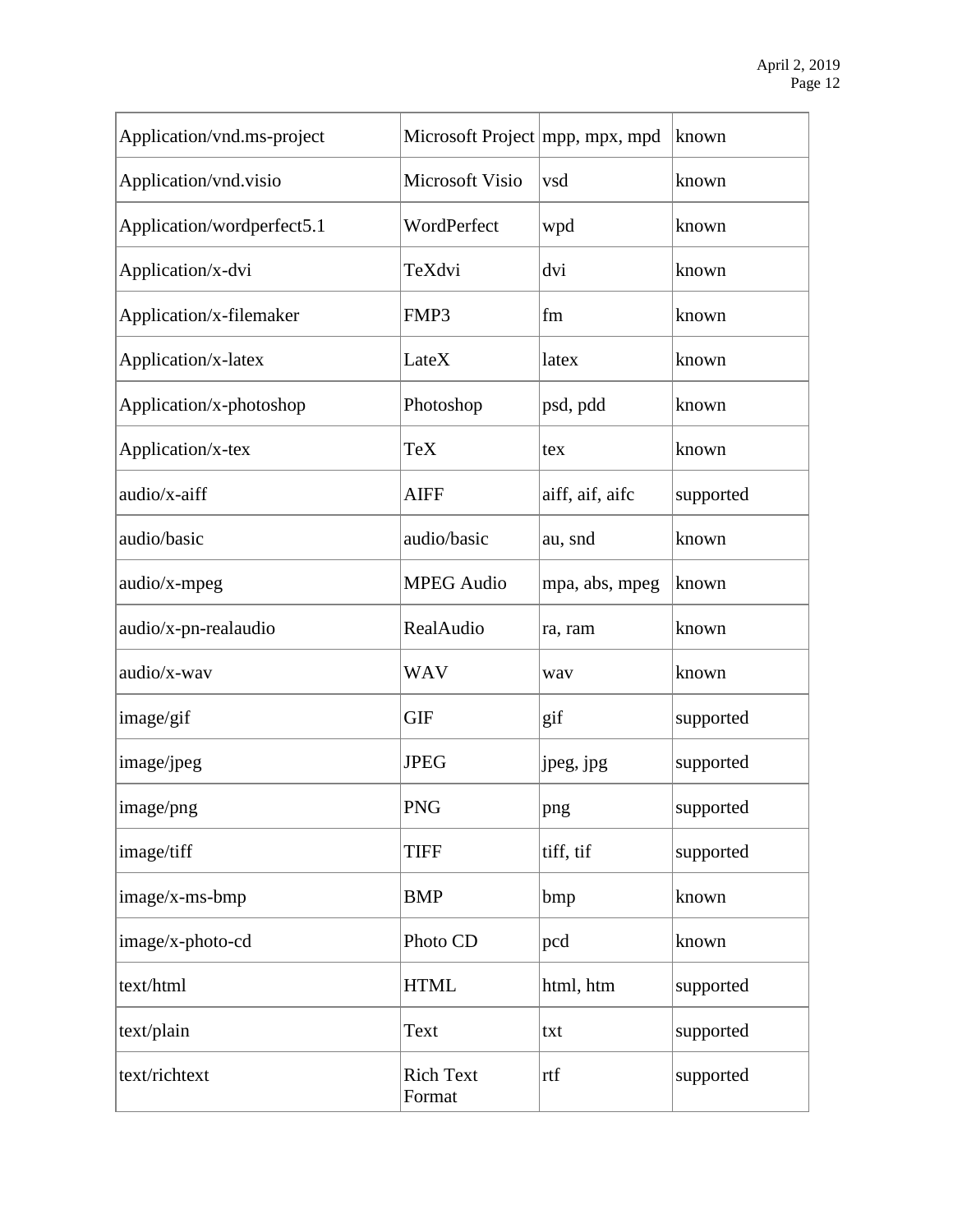| text/xml        | <b>XML</b>                | xml                      | supported |
|-----------------|---------------------------|--------------------------|-----------|
| video/mpeg      | <b>MPEG</b>               | $ mpeg, mpg, mpe $ known |           |
| video/quicktime | Video Quicktime   mov, qt |                          | known     |

#### Persistent Identifiers

The CNRI Handle System is used to assign persistent identifiers to all material posted to the repository. These identifiers are resolvable in perpetuity, and will remain valid even if content is migrated to a new system. This allows documents in the DDR to be properly and effectively cited in other research.

#### Withdrawal of Items

- 1. UHM Library foresees times when it may be necessary to remove items from the repository. It has been decided that under some circumstances items will be removed from view, but to avoid loss of the historical record, all such transactions will be traced in the form of a note in the field of the Dublin Core record. The content of the note should be one of the following:
	- a. " removed from view at request of the author"
	- b. " removed from view at UHM's discretion"
	- c. " removed from view at UHM Library's discretion"
	- d. " removed from view by legal order"
- 2. If the intent is to remove all records and links to an item from the collection, it can be deleted upon request.
- 3. Since any DDR item that has existed at some time may have been cited, we will always supply a "tombstone" stating that the item was withdrawn.

#### Free and Fee Access

- 1. Initially DDR will offer Core Services at no charge to Community members and consumers of the content. Two distinct, but interconnected service elements are
	- a. Interactive Services. These offer a fully functional system that allows DDR Community members and consumers of the content to accomplish all tasks necessary to submit and access items in the repository as applicable.
	- b. Operational Services. These host and preserve faculty materials, establish and deliver ongoing support for the DDR Communities, respond to customer inquiries, and supply system monitoring, back up, and recovery.
- 2. It is conceivable that the DDR Communities or individual submitters may put extraordinary demands on the service such as sizeable storage requirements or assistance with specialized metadata creation. In the future, the UHM Library may offer Premium Services to ensure that DDR offer a full set of resources to meet contributors' and content users' needs and to manage the impact of these exceptional resource requirements on Library staff and DDR resources. UHM Library reserves the right to introduce Premium